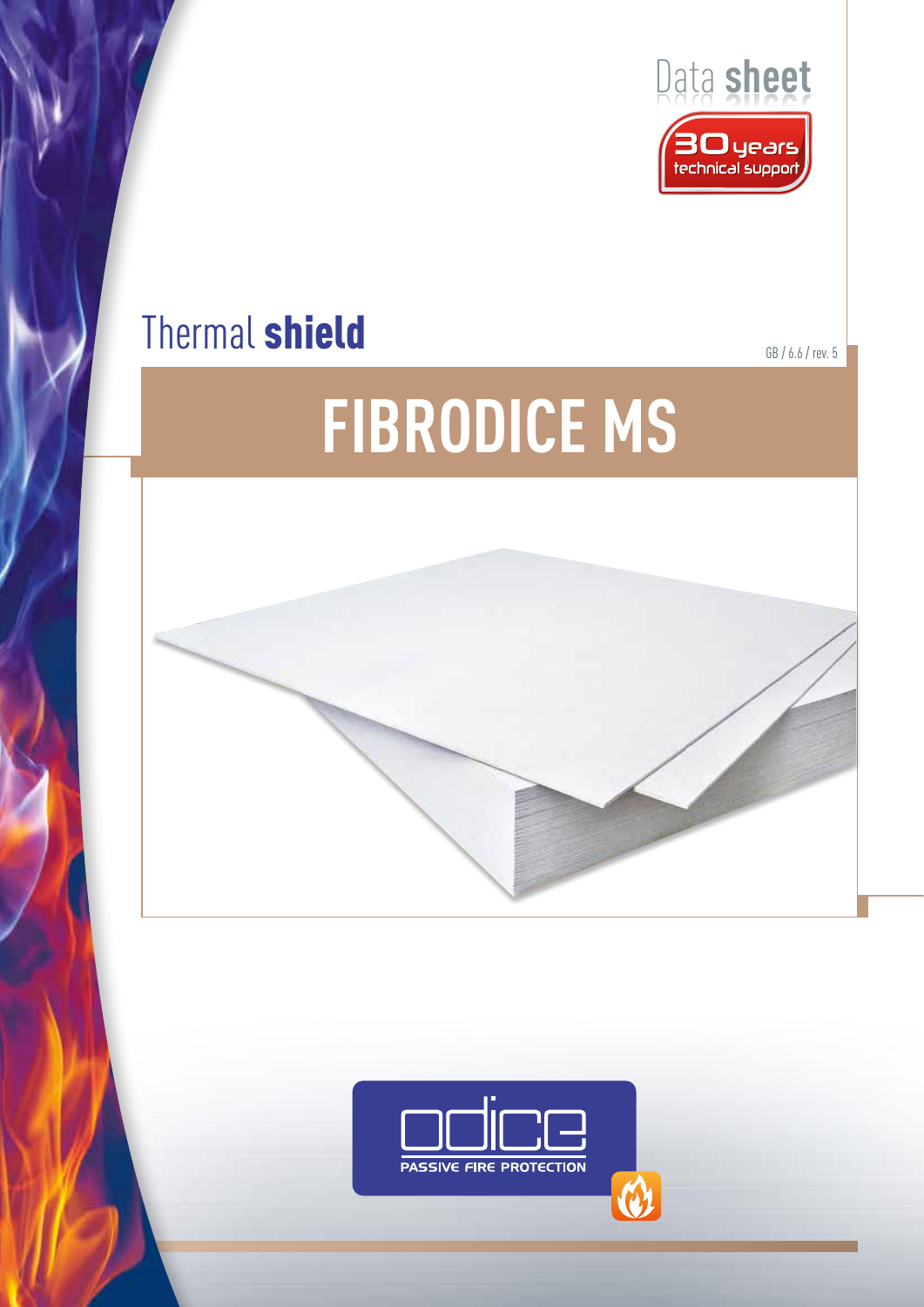# **Product description**

**FIBRODICE MS** is a board made from reinforced magnesium silicate. **FIBRODICE MS** presents a high level of dimensional stability and can be used as a thermal and acoustic insulator in all fire protection applications. **FIBRODICE MS** is non-combustible. **FIBRODICE MS** is manufactured without addition of asbestos.

# **Features**

**FIBRODICE MS** boards present the following characteristics:

- Robust and dimensionally stable material.
- **FIBRODICE MS** does not deteriorate under the effect of water or mould growth and is impervious to insect and vermin attack.

• Thermal insulation: **FIBRODICE MS** provides an effective thermal insulation and an excellent support for additional insulators such as mineral wool, soluble alkaline earth fibres, **ODIBOARD** etc.

- Good acoustic insulation, enhanced when combined with a mineral wool.
- Its smooth surface allows the application of paint, wallpaper or laminate with a minimum of preparation.
- Environment: **FIBRODICE MS** boards are manufactured from natural, inorganic raw materials which do not represent a hazard to man or the environment. They contain no formaldehyde.
- **FIBRODICE MS** boards can be used both for fire protection and as a multi-purpose construction board.

**FIBRODICE MS** is easily worked: simple to sand, saw and drill. The boards can be nailed, screwed or glued.

## **Technical Data**

| <b>FIBRODICE MS</b>                                               | <b>Unit</b>                   | <b>Value</b>     |
|-------------------------------------------------------------------|-------------------------------|------------------|
| Nominal density when dry                                          | $\left[\frac{kq}{m^3}\right]$ | $1050 (\pm 100)$ |
| Thermal conductivity                                              | (W/m.K)                       | 0.139            |
| Bending strength - BS EN 310                                      | (N/mm <sup>2</sup> )          | 12,1 to 17,1     |
| Modulus of elasticity - BS EN 310                                 | (N/mm <sup>2</sup> )          | 5210 to 7845     |
| Tensile strength (perpendicular to the panel surface) - BS EN 319 | (N/mm <sup>2</sup> )          | 1,97 to 2,42     |
| Expansion after 24 hours of immersion - BS EN 317                 | $(\% )$                       | 0,2              |
| Average water content - BS EN 322                                 | $(\% )$                       | 9,4              |
| Elongation after water absorption                                 | $(\% )$                       | 0.06             |
| Water absorption                                                  | $(\% )$                       | 32               |
| pH                                                                |                               | 9,5 to 10        |
| Reaction to fire classification - EN 13501-1                      |                               | A1               |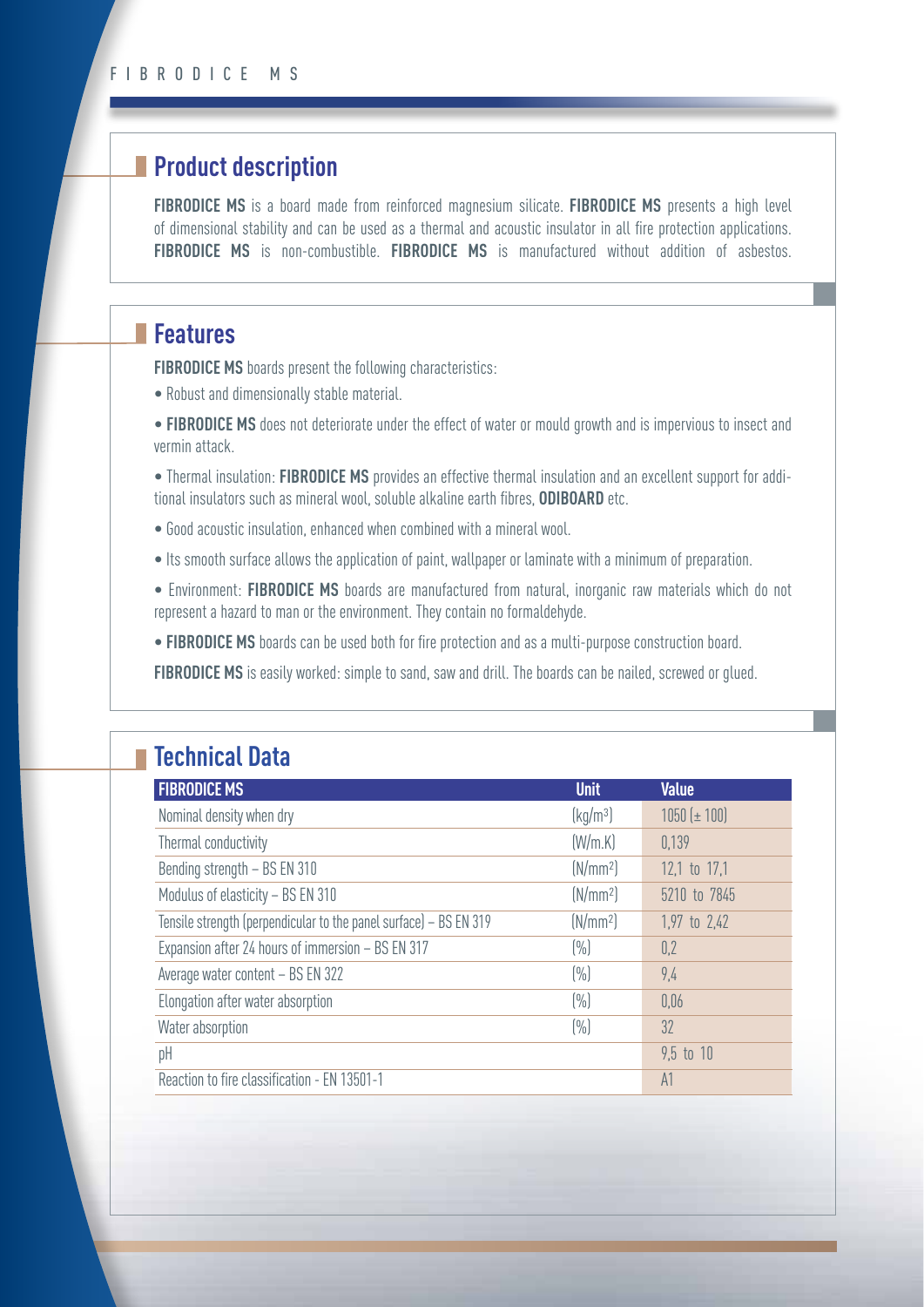**Applications**

#### • Insulation for wood and metal fire resistant doors.

- Floors and ceilings.
- Partitions.
- Protection of metal structures.
- Thermal break in metal construction.

#### **FIBRODICE MS**

### **Product range**

- Thicknesses available: 3, 6, 9, 12, 15 and 20 mm (for other thicknesses, please contact us).
- Width x Length of standard panels: 1220 x 2440 mm
- General tolerances:

| <b>Thickness</b> | <b>Thickness tolerances</b> | <b>Length tolerances</b> | <b>Width tolerances</b> |
|------------------|-----------------------------|--------------------------|-------------------------|
| (mm)             | (mm)                        | (mm)                     | (mm)                    |
| 3                | ±0,2                        | $-2/+3$                  | ± 2                     |
|                  | ±0,4                        | $-2/+3$                  | ± 2                     |
|                  | ±0,6                        | $-2/+3$                  | ± 2                     |
| 12               | ±0,8                        | $-2/+3$                  | ± 2                     |
| 15               | $\pm$ 1                     | $-2/+3$                  | ± 2                     |
| 20               | $\pm$ 1                     | $-2/+3$                  | ± 2                     |
|                  |                             |                          |                         |

• Tolerances for custom cutting and machining:

− Width: ± 0,5 mm

− Length: -1 to 0 mm

#### **FIBRODICE MS can be custom cut in large or small strips and machined according to your drawings in our workshops.**

#### **Packaging**

Number of boards per pallet:

| <b>Thickness</b>   | $\,$ 3 mm $\,$ 6 mm $\,$ 9 mm $\,$ 12 mm $\,$ 15 mm $\,$ 20 mm $^{\dagger}$ |  |  |
|--------------------|-----------------------------------------------------------------------------|--|--|
| Nbr. boards/pallet | 200 board 100 boards 70 boards 50 boards 40 boards 30 boards                |  |  |

#### **Storage**

Store in a dry, well-ventilated area.

 **Health and safety measures**

**FIBRODICE MS** is manufactured without the addition of asbestos. It is not necessary to take special precautions when handling and using it.

A dust extraction system must be used for intensive cutting or drilling in order to control dust levels.

A safety data sheet is available.